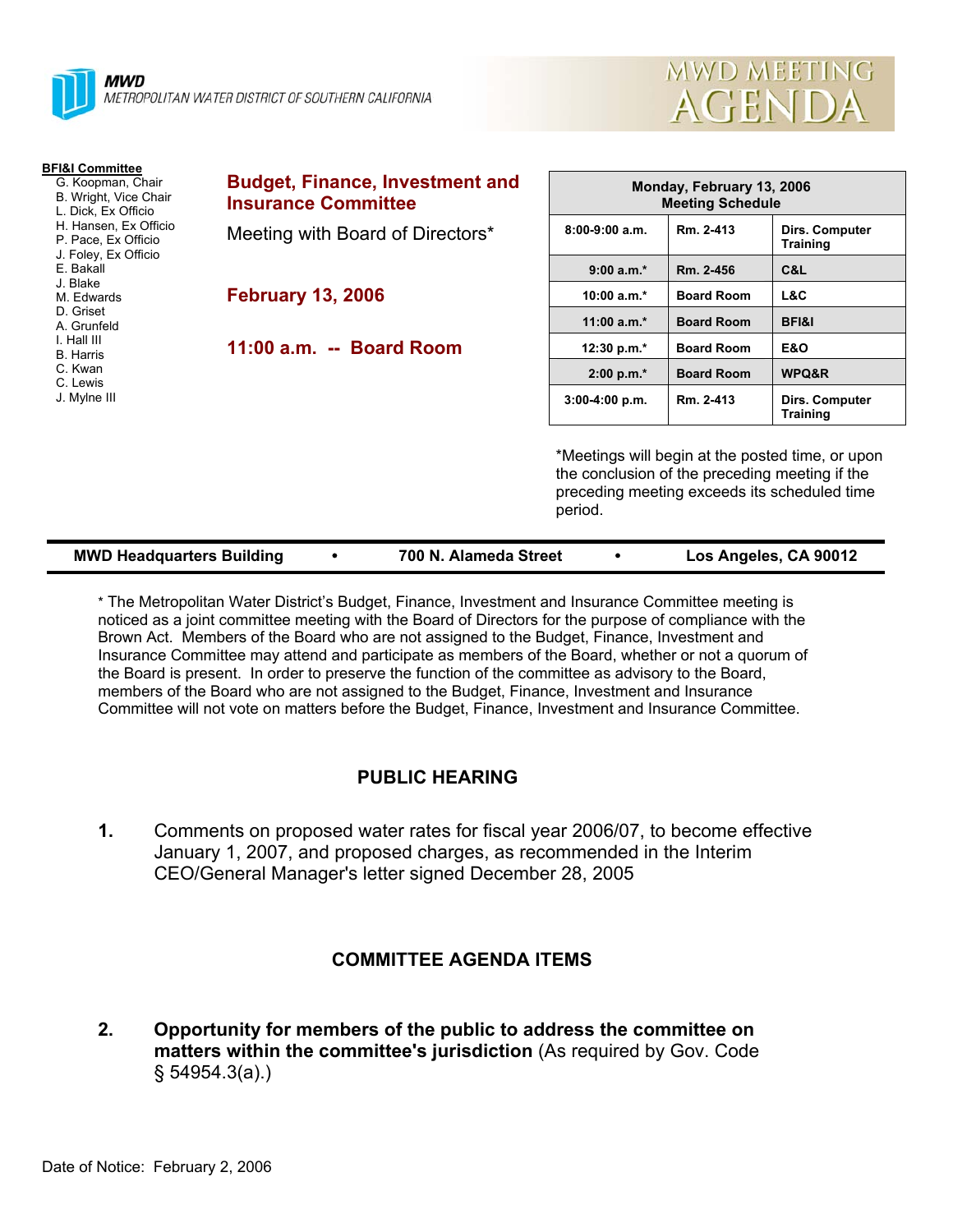### **3. Approval of the Minutes of the meeting of the Budget, Finance, Investment and Insurance Committee held January 9, 2006**

### **4. MANAGEMENT REPORTS**

- a. Report of investment activity
- b. Financial highlights

### **5. CONSENT CALENDAR ITEMS — ACTION**

None

### **6. OTHER BOARD ITEMS — ACTION**

None

### **7. BOARD INFORMATION ITEMS**

**9-2** Financing strategy for future capital requirements. (BFI&I)

### **8. COMMITTEE ITEMS**

a. Oral report on other post-employment benefits (OPEB)

### **9. FOLLOW-UP ITEMS**

None

### **10. FUTURE AGENDA ITEMS**

**11. ADJOURNMENT**